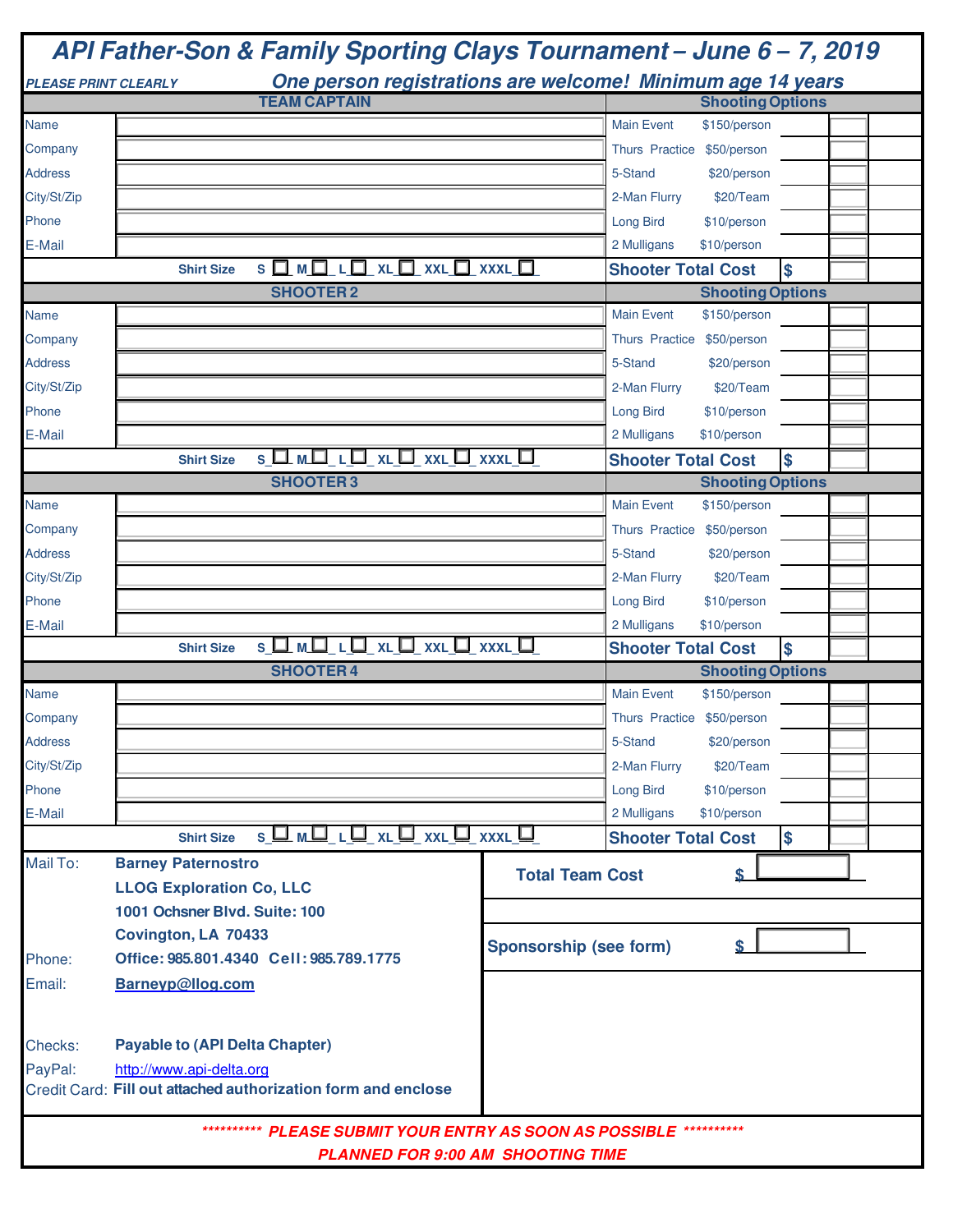# *API Delta Chapter 2019 Sporting Clays Tournament June 6 - 7, 2019*

## **SPONSORSHIP INFORMATION**

#### **\$2,000+ GOLD SPONSORSHIP**

As a Gold Corporate Sponsor, your company name will appear on the Gold Sponsors Board and you will be allowed to enter two (2) teams in the tournament. In addition you corporate logo will be placed on the home page of the API Delta Chapter web site for one year.

#### **\$1,500 SILVER SPONSORSHIP**

As a Silver Corporate Sponsor, your company's name will appear on the Silver Sponsors Board and you will be allowed to enter one (1) team in the tournament.

#### **\$ 500 BRONZE SPONSORSHIP**

As a Bronze Corporate Sponsor, your company name will appear on the Bronze Sponsors Board.

#### **\$1,000 T-SHIRT SPONSORSHIP**

As a T-Shirt Sponsor, your company name will appear on the T-Shirts and the Sponsors Board. Sponsorship will be limited to 3 companies for maximum exposure.

#### **\$ 900 GUN SPONSORSHIP**

As a Corporate Gun Sponsor, your company name will appear on the Sponsors Board. At the awards ceremony, a representative from your company will present the gun to the winner.

#### **\$ 100 SHOOTING STATION SPONSORSHIP**

As a Shooting Station Sponsor, you will be allowed to advertise at the station and your company name will appear on the Sponsors Board. There are 16 shooting station sponsorships available. We also we have sponsorship for 5-Stand, Long-Bird and Flurry stations.

As a station sponsor, the following is required:

a. You must **maintain a minimum of (2) people** at the station for the duration of the tournament.

b. You may provide snacks, non-alcoholic refreshments, handouts and a clean station.

#### **No Fee FOOD AND BEVERAGE TENT SPONSORSHIP**

As a Food and Beverage Sponsor, you will be allowed to place your company tent and trailer in the hospitality area in order to serve food and refreshments to those in attendance. Your company name will also appear on the Sponsorship Board. Hospitality sponsorships will be accepted on a first-come, firstserve basis as space permits.

| YES! I want to be a corporate sponsor of the API Sporting Clays Tournament!                                                                                                                                                                                                                                              |                                                          | Please enclose payment.                                                                         |  |  |  |
|--------------------------------------------------------------------------------------------------------------------------------------------------------------------------------------------------------------------------------------------------------------------------------------------------------------------------|----------------------------------------------------------|-------------------------------------------------------------------------------------------------|--|--|--|
| $\Box$ \$2,000+ Gold Sponsorship<br>Silver Sponsorship<br>$\square$ \$1,500<br><b>Bronze Sponsorship</b><br>$\square$ \$500<br><b>T-Shirt Sponsorship</b><br>$\square$ \$1,000<br>□ \$900<br>Gun Sponsorship<br>$\square_{\$100}$<br><b>Shooting Station Sponsorship</b><br>□ No Fee Food & Beverage Sponsorship E-Mail: | Name:<br>Company:<br>Address:<br>City:<br>Phone:<br>Fax: |                                                                                                 |  |  |  |
| <b>Mail to: Barney Paternostro</b><br><b>Exploration Co., LLC</b><br>1001 Ochsner Blvd. Ste: 100<br>Covington, LA 70433<br><b>Checks:</b> Payable to (API Delta Chapter)<br>PayPal: PayPal                                                                                                                               | Email:<br>Fax:<br>Office: 985.801.4340<br>Cell:          | <b>Barneyp@llog.com LLOG</b><br>985.789.1775<br><b>Credit Card: Fill out authorization form</b> |  |  |  |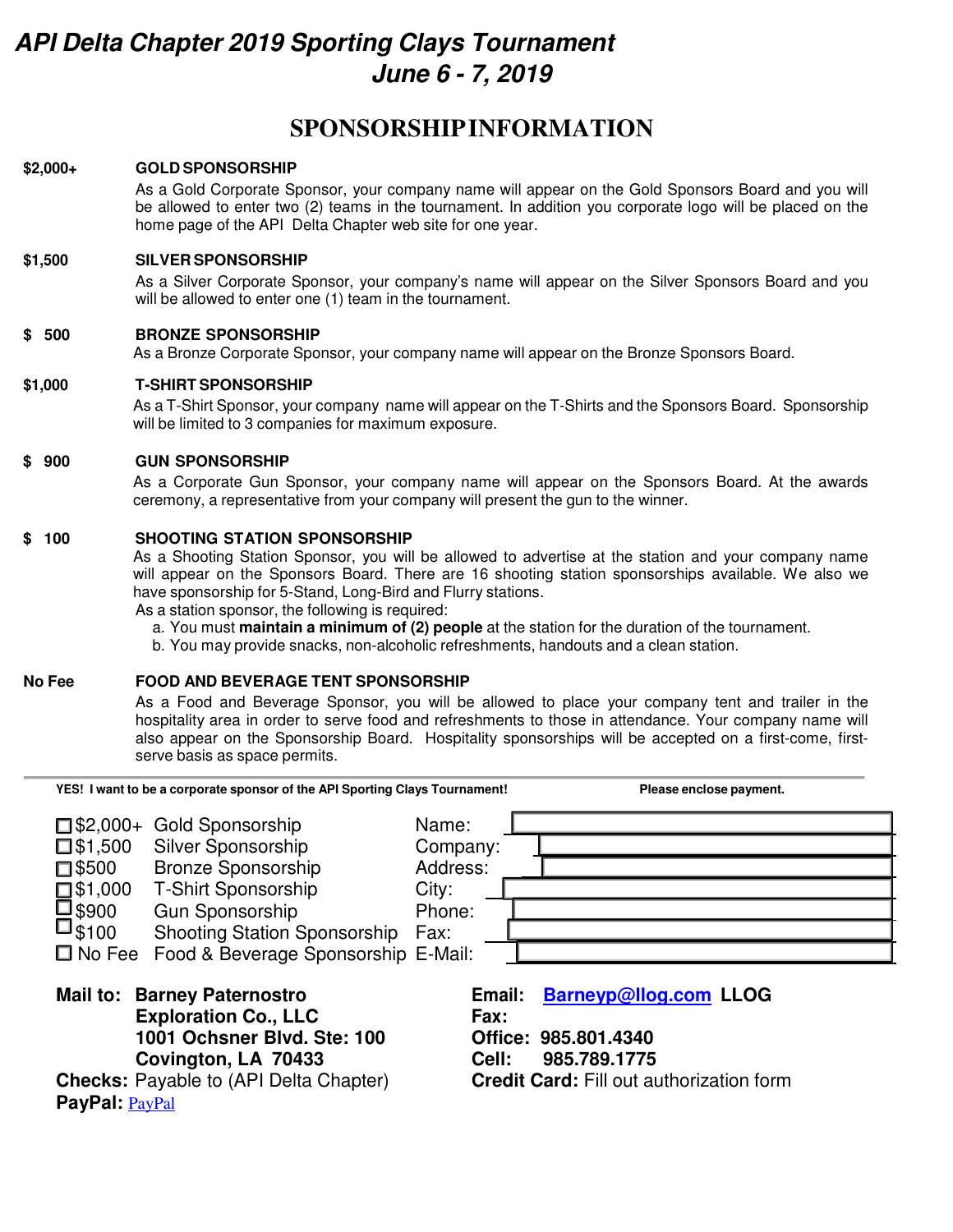

# **API Sporting Clays June 6 - 7, 2019** *Covey Rise Lodge – Husser, LA.*

## **CREDIT CARD AUTHORIZATION FORM**

| <b>Team Captain:</b>                                 |  |  |  |  |  |
|------------------------------------------------------|--|--|--|--|--|
| Name as it appears on Credit Card:                   |  |  |  |  |  |
| Credit Card Type (VISA/MasterCard/Discover) Only:    |  |  |  |  |  |
| <b>Credit Card Number:</b>                           |  |  |  |  |  |
| <b>Expiration Date of Card:</b>                      |  |  |  |  |  |
| CVV Code (Front 4 for Amex. Back 3 on other cards.): |  |  |  |  |  |
| <b>Charge Amount: \$</b>                             |  |  |  |  |  |
| Address of Card Holder:                              |  |  |  |  |  |
|                                                      |  |  |  |  |  |
| <b>Phone # of Card Holder:</b>                       |  |  |  |  |  |
| Email Address:                                       |  |  |  |  |  |
|                                                      |  |  |  |  |  |

- **Signature (***Required***):**
- **A receipt will be mailed to the named card holder at the address listed above**
- **API Delta Chapter Federal Tax ID 72-0822554 if needed**
- **This form must accompany the Team Entry and Sponsorship Forms**
- **Send via US Mail, Email or Fax as follows:**

**Mail to: Barney Paternostro** 

 **LLOG Exploration Co., LLC 1001 Ochsner Blvd., Suite 100 Covington, LA 70433 Email: Barneyp@llog.com Office: 985.801.4340 Cell: 985.789.1775**